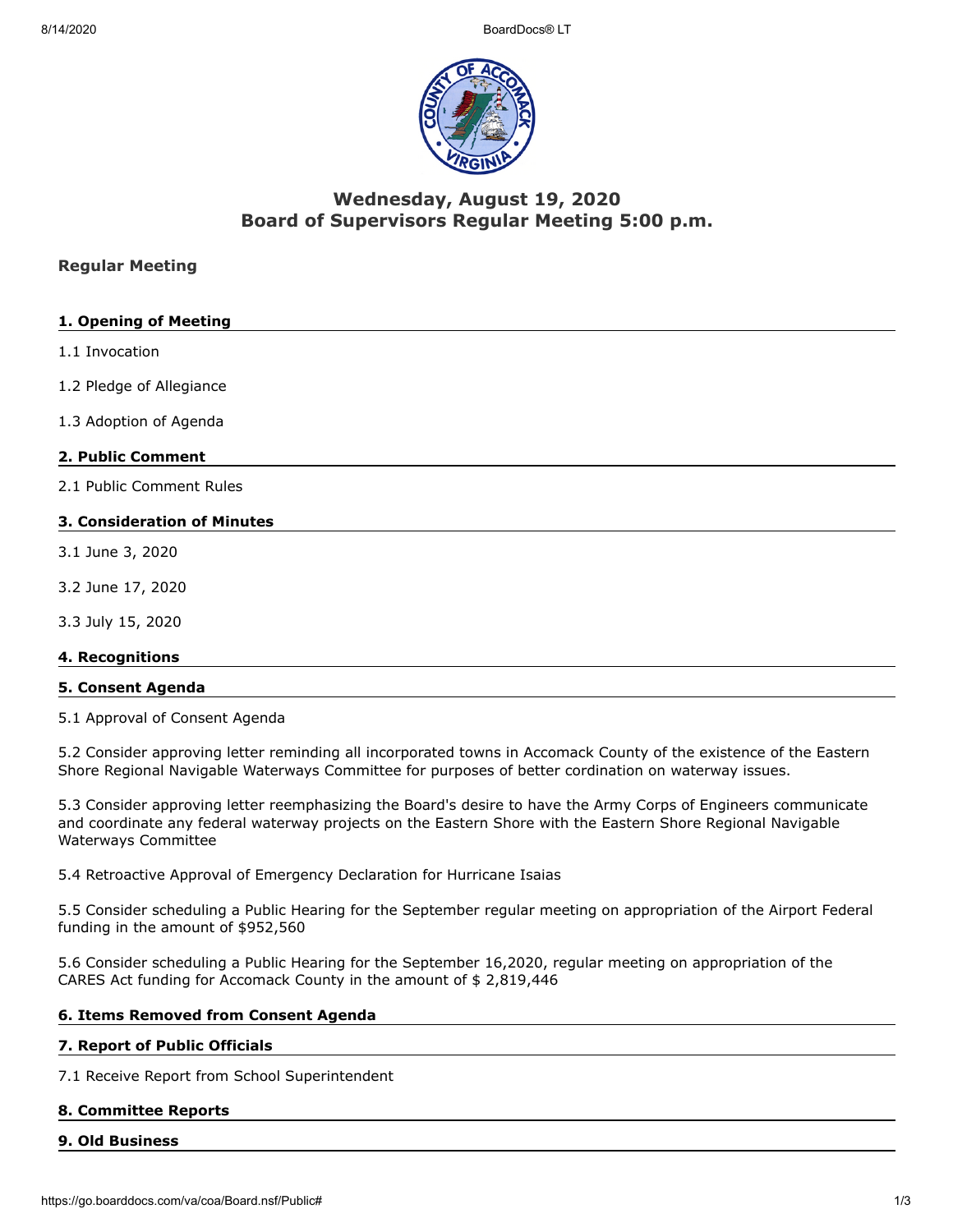9.1 Presentation of Resolutions Honoring NASA Wallops 75th Anniversary & Virginia Space and the Mid-Atlantic Spaceport's 25th Anniversary

- 9.2 Correction to RFP 306- Inmate Food Services Sheriff's Office
- 9.3 Discuss Additional CARES Grant Funding Opportunities
- 9.4 Consider Approval of Hazard Pay for First Responders
- 9.5 Receive Report on Boat Landing Permit Fee Options
- 9.6 Report out on 2020 Property Tax Collection Rates

#### **10. Appointments**

- 10.1 Attendance Reports
- 10.2 August Appointments

#### **11. Public Hearing (6:30PM)**

- 11.1 Public Hearing Rules
- 11.2 Conduct Public Hearing on Amendment to Accomack County School Division's FY 20 Budget
- 11.3 Conduct Public Hearing on proposed DHCD Urgents Needs Grant Application (#2 of 2)

#### **12. New Business**

12.1 Receive Report on Northern Landfill Cell Life Expectancy

12.2 Consider temporary deviation from County policy FP1501 dictating payment dates to Volunteer Fire and Rescue Companies

- 12.3 Consider Request for Financial Assistance from Chincoteague Chamber of Commerce
- 12.4 Consider approving County-wide Continuity Planning Program Policy
- 12.5 Receive Report on Receipt of 2nd Round of CARES Act Funding

#### **13. County Administrator's Report**

- 13.1 VDOT: Route 707 Road Closure through 2021
- 13.2 DCIP Grant Application Unsuccessful
- 13.3 Other Items

#### **14. County Attorney's Report**

#### **15. Board of Supervisors Comment Period**

#### **16. Budget and Appropriation Items**

16.1 Consider Approving Resolution to Amend the FY20 and FY21 Budgets

#### **17. Payables**

#### 17.1 Consider August Payables

#### **18. Closed Meeting**

#### 18.1 Closed Meeting

18.2 Closed Meeting Pursuant to Virginia Code Sec. 2.2-3711 A.1 - For consideration of prospective candidates for employment as a specific appointment of the Board as County Attorney; in particular, for the purpose of discussing outcome of the interviews for the County Attorney Position